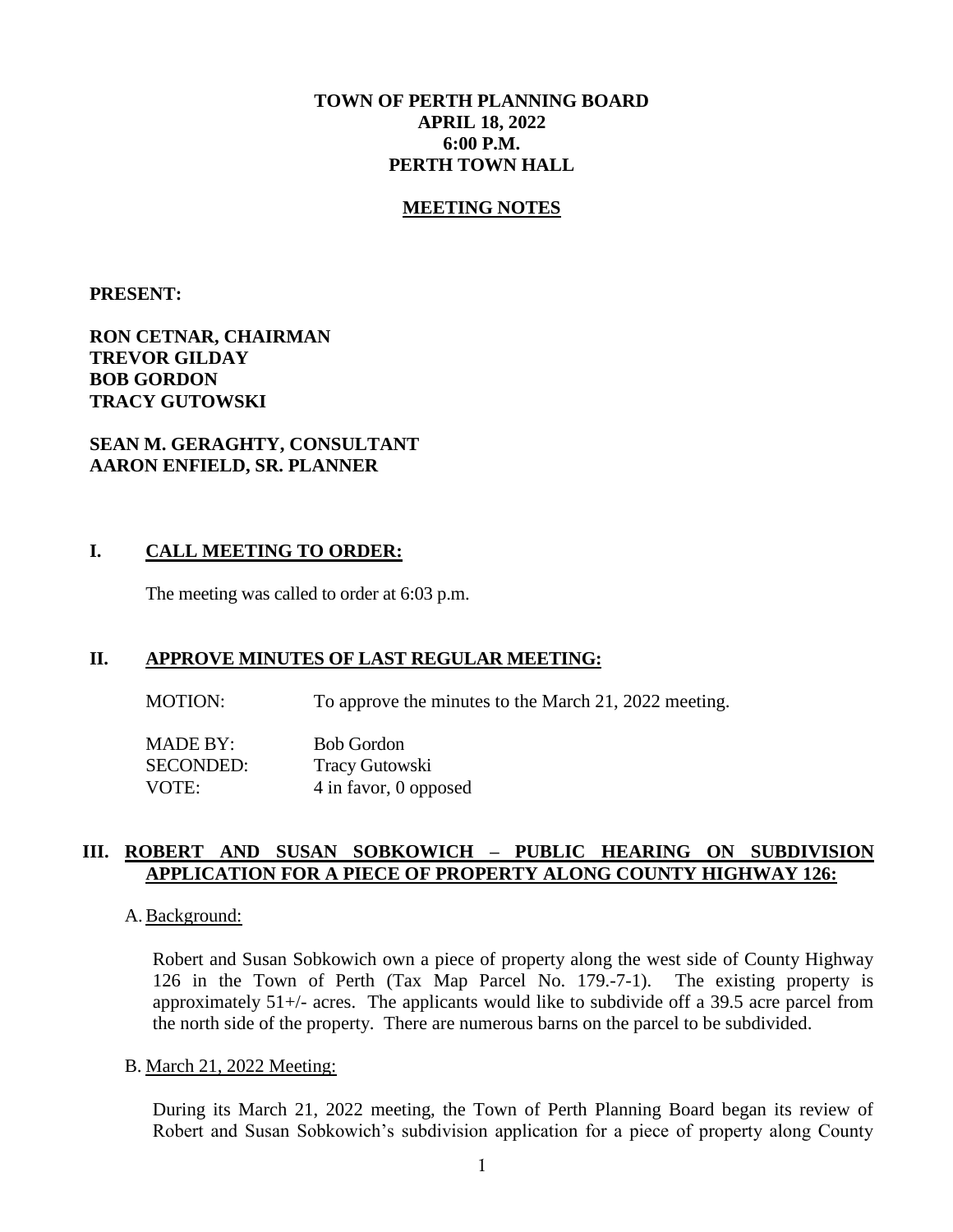Highway 126 in the Town of Perth. At that time, the Planning Board asked that the following information be provided on a final subdivision plat prior to the public hearing:

1. Percolation and pit test results for the new building lot will need to be provided and an approximate location of a home, driveway, well and septic field should be shown on the plat.

STATUS: The only thing shown on the final plat is a soil test site. The deep hole test shows some evidence of mottling and the percolation test result was 1 hour/inch.

DISCUSSION: Mr. Geraghty explained that an engineered septic system design will need to be provided to the Town Code Enforcement Office if the applicants ever wish to build on the subdivided parcel.

Chris Foss, representing the applicants, once again, explained to Planning Board members that he didn't think his clients intended to build on the property but simply wanted to use the multiple barns. He indicated that there is probably another spot on the property where better percolation and pit test results could be obtained.

- 2. If there are any easements or covenants to go along with the property, they should be noted on the final plat.
- STATUS: No easements or covenants are noted.
- 3. A notation should be added to the final plat indicating that "All on-site sanitation and water supply facilities shall be designed to meet the minimum specifications of the State Department of Health."

STATUS: Not provided.

DISCUSSION: Mr. Foss indicated that he would get the notation on the final plat.

## C. State Environmental Quality Review:

During its March 21, 2022 meeting, the Town of Perth Planning Board authorized the filing of a negative declaration under SEQR for this proposed action. Consequently, unless new additional information has been provided, no further SEQR action is necessary.

## D. Public Hearing:

- 1. The public hearing was open at 6:04 p.m.
- 2. Speakers:

There was no one to speak regarding Robert and Susan Sobkowich's subdivision application.

3. The public hearing was closed at 6:05 p.m.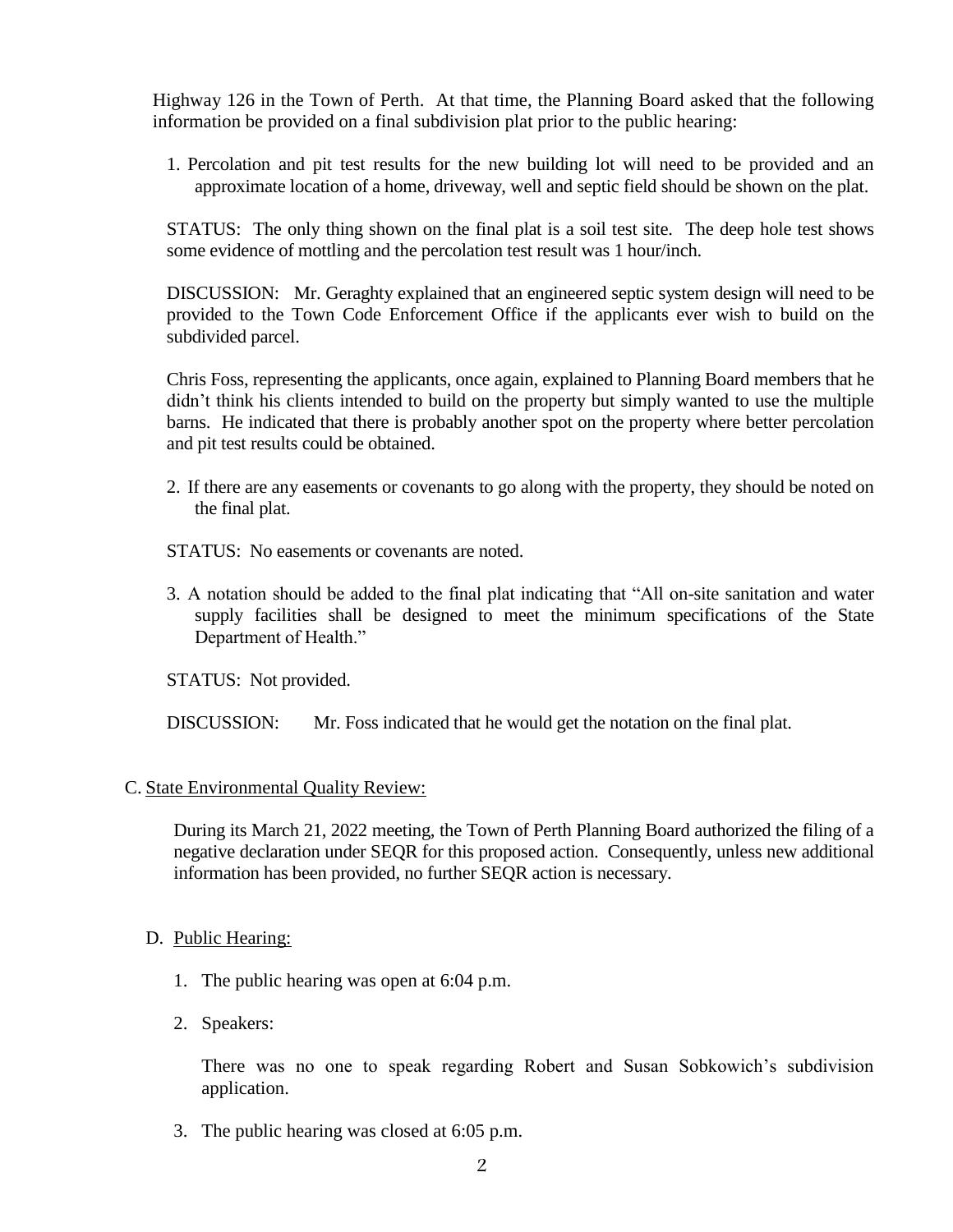#### E. Planning Board Action:

In accordance with Article V of the Town of Perth Subdivision Regulations, the Planning Board, within sixty-two (62) days after the public hearing on the subdivision plat for a minor subdivision, shall by resolution, conditionally approve, with or without modification, disapprove or grant final approval of the proposed subdivision plat. Consequently, does the Planning Board wish to issue its final decision on the Sobkowich's subdivision application at this time?

MOTION: To approve Robert and Susan Sobkowich's subdivision application for a piece of property along County Highway 126 with the stipulation that the Health Department notation be added to the final plat and that an engineered septic system design be provided to the Town Code Enforcement Office if the applicant ever wishes to construct a residence on the property.

| <b>MADE BY:</b>  | <b>Ron</b> Cetnar     |
|------------------|-----------------------|
| <b>SECONDED:</b> | <b>Tracy Gutowski</b> |
| VOTE:            | 4 in favor, 0 opposed |

## **IV. SUNEAST LIMESTONE SOLAR - REQUEST FOR EXTENSION OF SPECIAL PERMIT APPROVAL:**

## A. Background:

On March 15, 2021, Suneast Limestone Solar received a conditional Special Permit approval for its Solar Farm project along Bishop Road on property owned by James Skiff (Tax Map Parcel Nos. 165.-1-6, 165.-1-52.11 and 165.-1-55). At that time, the applicant's engineer, Mike Mantell, P.E., pointed out that it will likely be 12 to 18 months before the solar company review is completed by National Grid. He noted that the Town's Special Permit Regulations require the conditions of a Special Permit to be met within 12 months of issuance. Planning Board members recognized that, given the magnitude of the project, the Town Code Enforcement Officer should be allowed some leeway in terms of the timeframe outlined in the Zoning Law.

In a letter dated January 25, 2022 to Town Code Enforcement Officer Mark Concilla and Town Planning Board Chairman Ron Cetnar, Mr. Mantell indicated that Suneast Limestone Solar is still in the review process with National Grid and is asking that the Special Permit approval be extended to March 15, 2023.

DISCUSSION: Planning Board members recognized that this topic was discussed when the project was originally approved. They also recognized that the review process timeline is out of the applicant's control. Planning Board members felt that the applicant's request to extend the Special Permit approval to March of 2023 should be granted.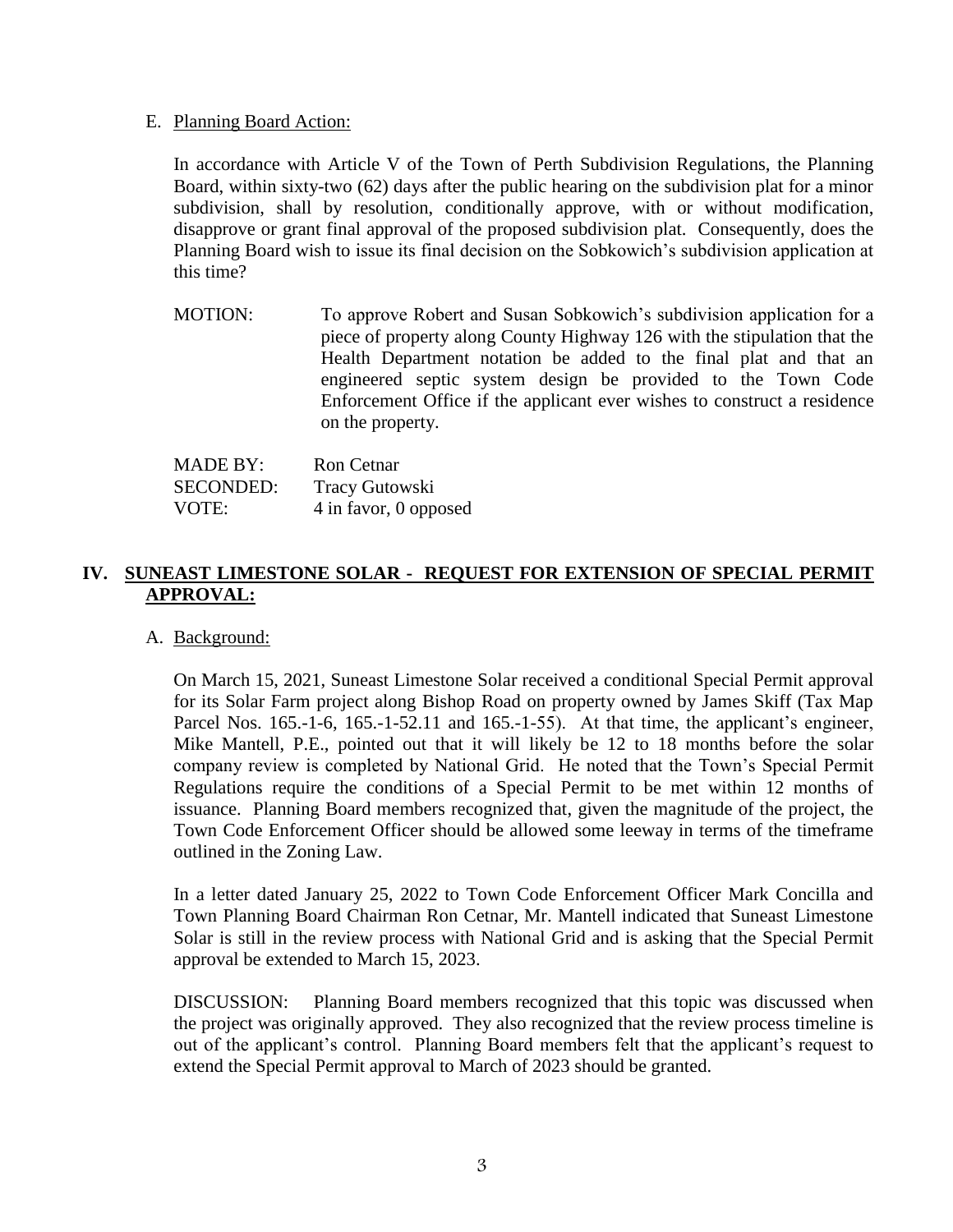#### PLANNING BOARD ACTION:

MOTION: Authorizing the extension of the Planning Board's Special Permit approval for Suneast Limestone Solar's Solar Farm Project along Bishop Road to March 15, 2023.

| <b>MADE BY:</b>  | <b>Bob Gordon</b>     |
|------------------|-----------------------|
| <b>SECONDED:</b> | <b>Tracy Gutowski</b> |
| VOTE:            | 4 in favor, 0 opposed |

## **V. PROPOSAL TO AMEND SOLAR FARM PROVISIONS IN THE TOWN OF PERTH ZONING LAW:**

#### A. Background:

During its January 24, 2022 meeting, the Planning Board briefly talked about amending the Town's Solar Farm Regulations. Specifically, the Planning Board asked that the County Planning Department look at the setback requirements in the Zoning Law, as well as any provision for protecting prime agricultural land. To that end, the County Planning Department has put together a proposal to amend the Town's Zoning Law as it relates to Solar Farm projects by requiring a 500' setback for all Solar Farm equipment from a public road and a 500' setback for all equipment from adjacent residential property lines. The Planning Department is also recommending that an additional provision be included in Article 13, Section D of the Zoning Law that encourages the preservation of prime agricultural land.

DISCUSSION: Mr. Geraghty explained that a few of the other townships in Fulton County have done similar amendments to their Solar Farm Regulations. He indicated that the draft document that was prepared for this evening's meeting is simply a place for Board members to start discussing the issue. He indicated that, earlier in the day, he had a conversation with Town Code Enforcement Officer Mark Concilla regarding the potential need to examine the height limit for panels that is currently set at 8'. He explained that Mr. Concilla felt that, given the types of applications that are now coming into the Town, he would like to suggest that the Planning Board consider at least raising the height limits to 10' if not 12'.

There was then a brief discussion concerning the next generation of panels that will be installed on future Solar Farm projects and the size of the racking systems that will be assembled. Mr. Geraghty stated that, in his conversations with Solar Farm developers, he has been given the impression that the next generation of solar panels will actually be more efficient and they will be larger and will require a bigger racking system. He also pointed out that some of the projects that have already been constructed in the County may have panels replaced in a few years with panels that require taller racking systems. Mr. Geraghty suggested that Board members consider these issues and wait until the rest of the Board is available to put together a recommendation for the Town Board.

Town Zoning Board of Appeals (ZBA) Chairwoman Jeanne Pitkin informed Planning Board members that the Town ZBA will be reviewing Area Variance applications for increased panel heights on the Solar Park Energy Projects along NYS Route 30.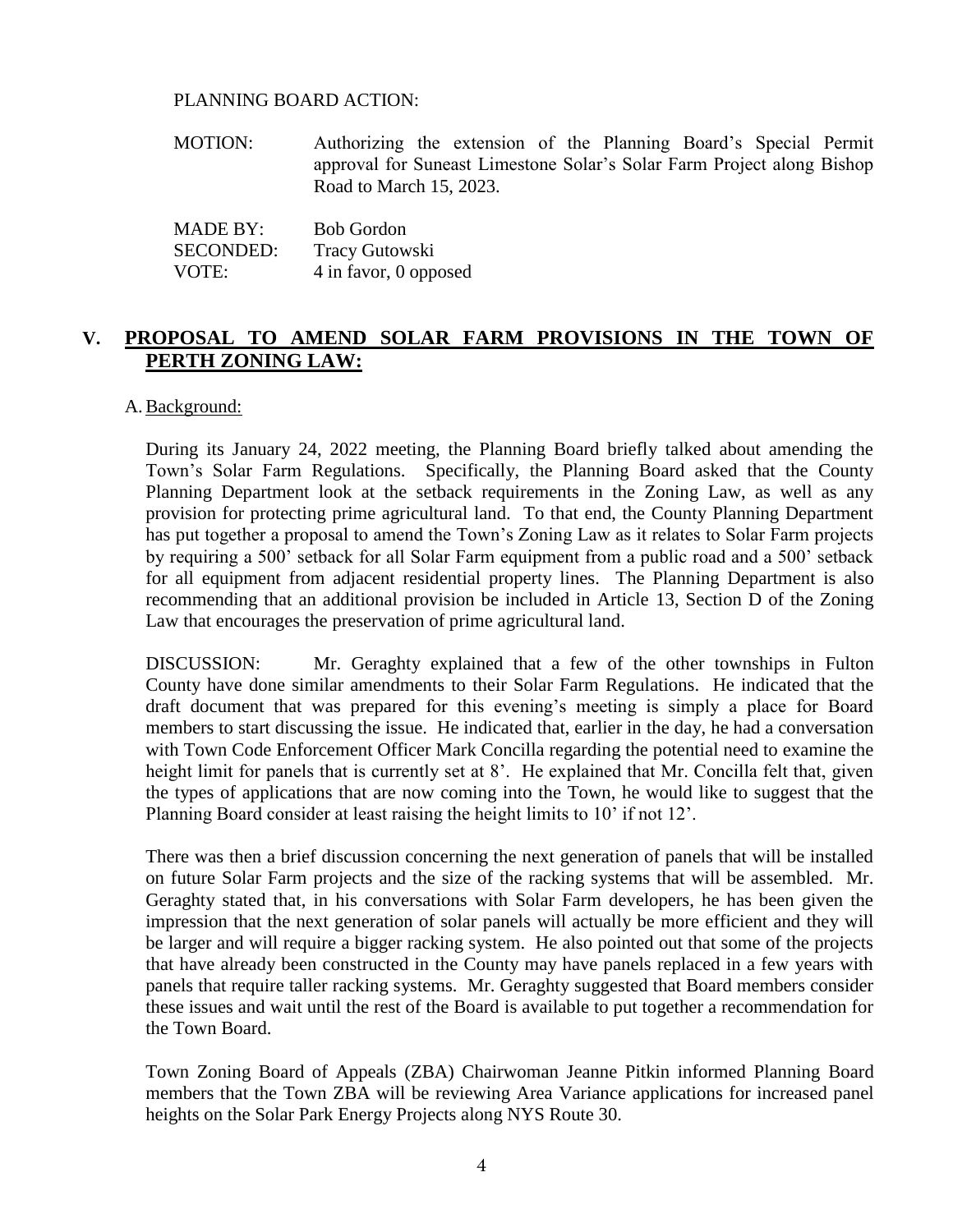Mr. Geraghty added that, if the ZBA grants the height variances for those projects, the Planning Board will be asked by the developer to amend the original Special Permit approval to allow for the wiring to be placed on trays aboveground rather than being buried. Mr. Geraghty reminded the Board that one of the stipulations in the Town's Solar Farm Regulations requires the wiring to be placed underground, whenever possible. He explained that if the applicants now wish to run the wires aboveground on trays, they will need to have the original Special Permits amended. He pointed out that the Operation and Maintenance Plans for those projects, as well as the Landscaping Plans, may also need to be amended.

Planning Board Member Trevor Gilday pointed out that it is considerably cheaper for the developer to run the wiring on trays rather than having to bury all of it onsite. He pointed out that, on the other hand, it can cause a maintenance issue when mowing takes place underneath the panels.

## **VI. OTHER BUSINESS:**

- A. Chairman's Update:
	- 1. Meeting Date:

Mr. Cetnar indicated that the next meeting of the Town of Perth Planning Board shall take place on Monday, May  $16^{\text{th}}$ .

2. Training:

Mr. Cetnar reminded Board members that County Senior Planner Aaron Enfield has arranged for a training session at Fulton-Montgomery Community College (FMCC) in late May. He encouraged Board members to sign up for the session if they are able to attend.

Mr. Enfield added that the County Planning Board will be discussing the training session at its meeting tomorrow morning and may offer some suggestions to the NYS Office of Local Government Services on topics for the training session.

3. Vireo Health:

Mr. Cetnar encouraged Board members to take a ride out to the Tryon Technology Park (TTP) to see the progress that has been made on Vireo Health's new manufacturing facility. He asked if any plans have been put together for the existing facility and greenhouses?

Mr. Geraghty indicated that, as far as he is aware, Vireo Health intends to continue using the existing facility and greenhouses for some type of research and development.